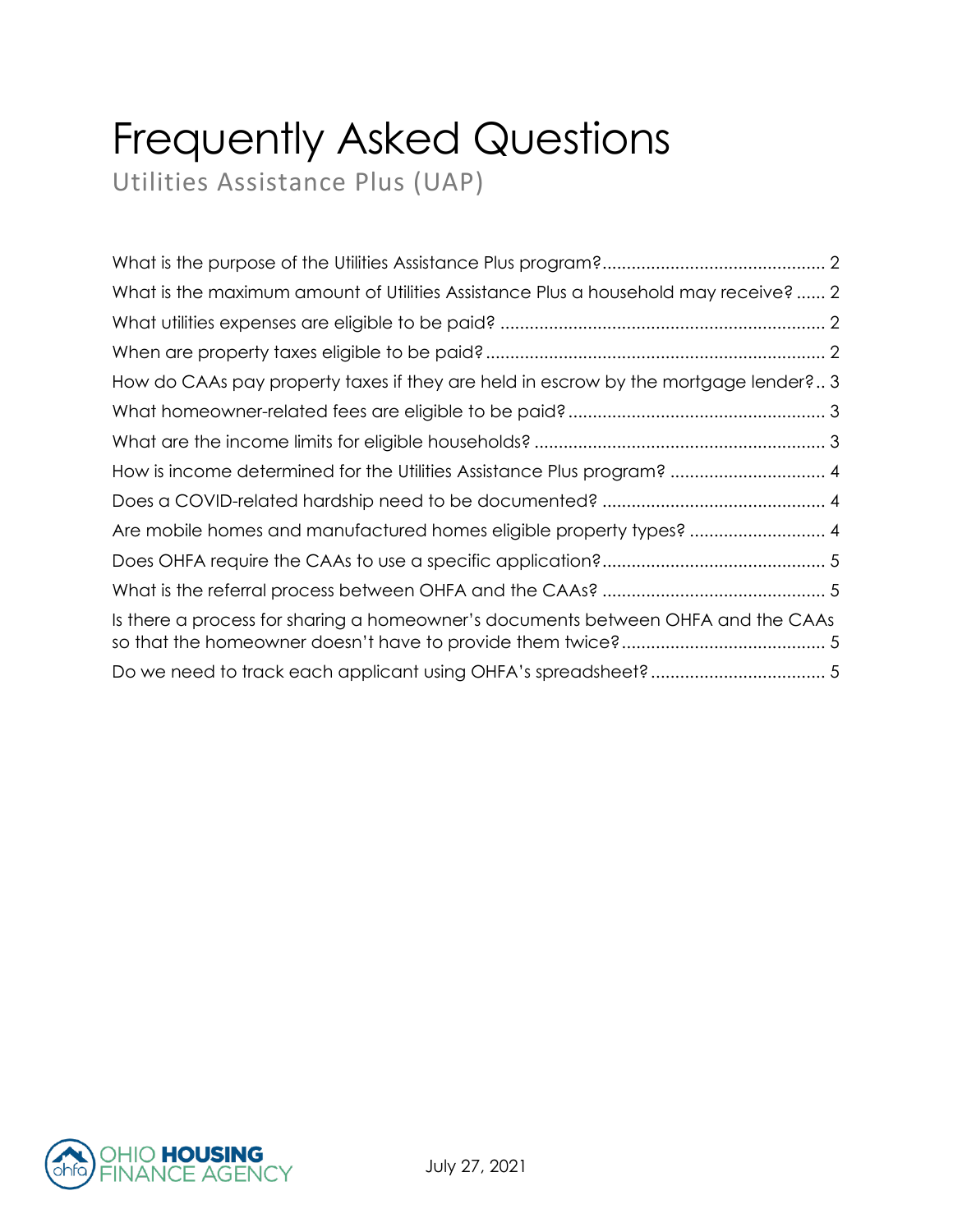## <span id="page-1-0"></span>What is the purpose of the Utilities Assistance Plus program?

The Utilities Assistance Plus (UAP) program is designed to prevent homeowners experiencing financial hardship after January 21, 2020 from losing utilities or home energy services, and to prevent defaults, foreclosures, and displacements of homeowners when that default, foreclosure, or displacement is due to the inability to pay property taxes and/or homeowner fees.

#### <span id="page-1-1"></span>What is the maximum amount of Utilities Assistance Plus a household may receive?

CAAs may pay up to \$10,000 of eligible UAP expenses for each eligible household.

#### <span id="page-1-2"></span>What utilities expenses are eligible to be paid?

For a dwelling to be eligible for energy utility cost assistance benefits, its primary heat source must be one of the following:

- a) A regulated or unregulated utility (gas and electric);
- b) A permanent, free-standing fuel tank (oil and propane);
- c) A legal fireplace (wood); or
- d) A legally-vented wood/coal stove.

The following utilities are eligible for payment through the UAP program:

- Natural Gas
- Electricity, including from renewable sources
- Bulk fuel, including propane, fuel oil, coal and wood, for a maximum 10-day supply or up to 25% of a fuel tank
- Water
- Sewer
- Trash Removal, including separate recycling fees, if required
- Broadband internet service
- Disconnection and reconnection fees

#### <span id="page-1-3"></span>When are property taxes eligible to be paid?

CAAs may pay property taxes on behalf of an eligible household when the following applies:

- The property taxes are paid directly to the taxing authority rather than through an escrow arrangement with a home mortgage servicer, and
- The payment for the property tax bill first came due between January 21, 2020 and December 31, 2021.

Payments on behalf of applicants may not be more than the documented property tax bill and/or costs necessary to remove a lien placed on the property due to failure to pay property taxes which came due between January 21, 2020 and December 31, 2021.

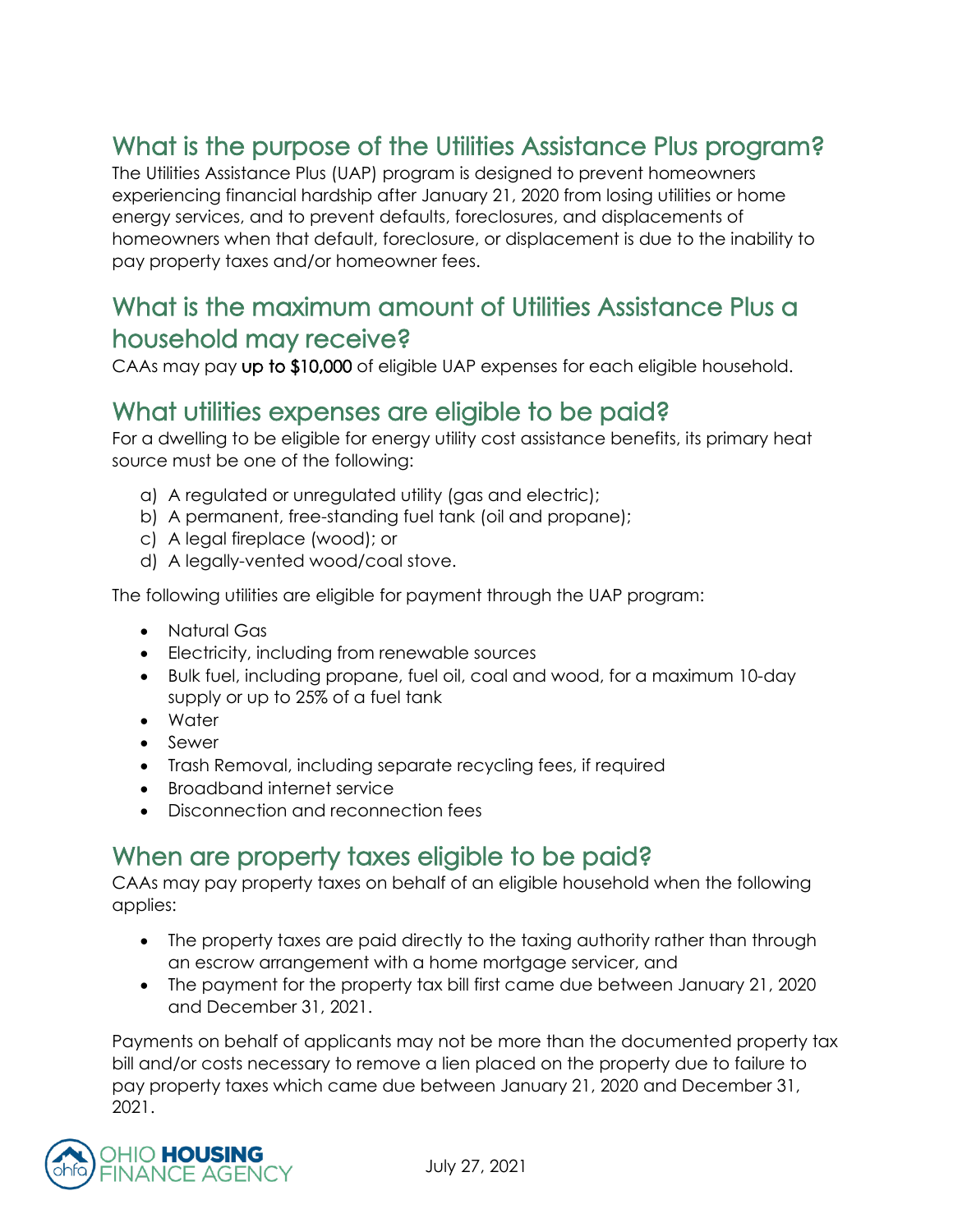## <span id="page-2-0"></span>How do CAAs pay property taxes if they are held in escrow by the mortgage lender?

Any expenses that are held in escrow by a mortgage lender fall under the Save the Dream Ohio Rescue Payment Assistance (RPA) and Mortgage Payment Assistance (MPA) programs. A homeowner who needs help with delinquent property taxes that are held in escrow should be referred to OHFA's website, [savethedream.ohiohome.org,](https://savethedream.ohiohome.org/) where the homeowner can prequalify and apply for assistance.

## <span id="page-2-1"></span>What homeowner-related fees are eligible to be paid?

CAAs may pay homeowner-related fees on behalf of eligible households when the following circumstances apply:

- The homeowner fees are paid directly to the entity assessing the fee rather than through an escrow arrangement with a home mortgage servicer, and
- The payment for the property tax bill first came due between January 21, 2020 and December 31, 2021.

The following homeowner fees are eligible for payment through the UAP program:

- Homeowners insurance
- Flood insurance
- Mortgage insurance
- Homeowners association fees or lien
- Condominium association fees
- Common charges
- Other The cost must be a requirement for residency, and the applicant must provide an explanation and document the cost

Payments to utility providers, local taxing authorities, homeowner insurance companies, or entities that assessed homeowner fees cannot be more than the documented bills, invoices, and/or liens.

#### <span id="page-2-2"></span>What are the income limits for eligible households?

Treasury guidance states that, in order to be eligible, homeowners must have incomes that are equal to or less than 150% of the area median income. For the purposes of Ohio's Homeowner Assistance Fund programs, we have used the income limits for the county with the highest median incomes in Ohio as the limits for the entire state. Please refer to the table below for the income limits.

| Persons in Family |  |  |                                                                                               |  |  |  |  |  |
|-------------------|--|--|-----------------------------------------------------------------------------------------------|--|--|--|--|--|
|                   |  |  |                                                                                               |  |  |  |  |  |
|                   |  |  | \$103,350   \$118,200   \$132,900   \$147,600   \$159,450   \$171,300   \$183,150   \$194,850 |  |  |  |  |  |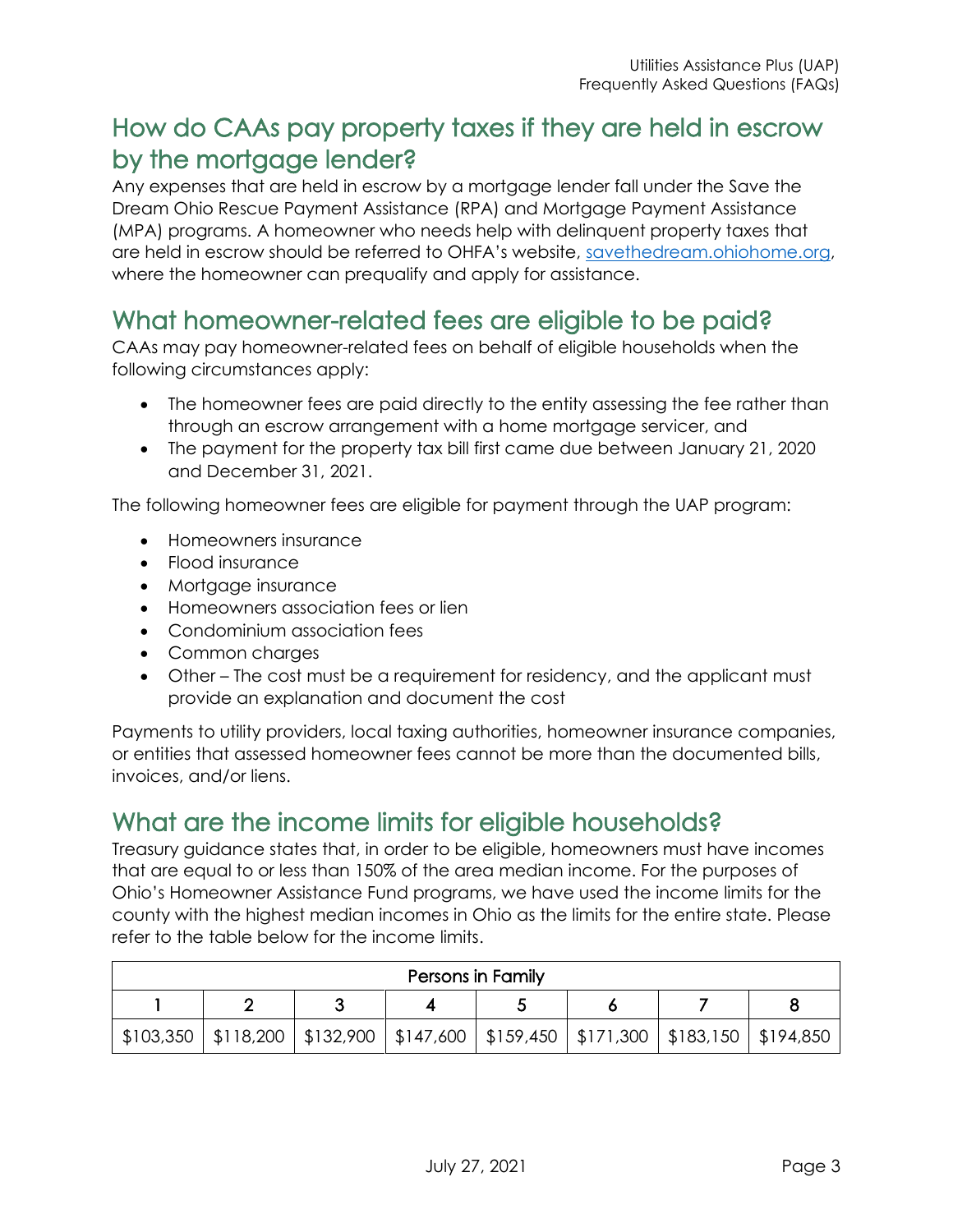## <span id="page-3-0"></span>How is income determined for the Utilities Assistance Plus program?

The most recent guidance from the US Treasury Department, dated April 14, 2021, says that "[t]wo approaches for income verification are permissible: (1) the household may provide a written attestation as to household income together with supporting documentation such as paystubs, W2s or other wage statements, IRS Form 1099s, tax filings, depository institution statements demonstrating regular income, or an attestation from an employer; or (2) the household may provide a written attestation as to household income and the HAF participant may use a reasonable fact-specific proxy for household income, such as reliance on data regarding average incomes in the household's geographic area."

Consistent with this guidance, homeowners must provide a written attestation as to household income, and CAAs must verify income using at least one of the following supporting documentation:

- Adjusted gross income on the 1040 tax return for the most recent tax year
- Paystubs, W2s, or other wage statements, IRS Form 1099s, tax filings, depository institution statements demonstrating regular income, or an attestation from an employer for the most recent thirty (30) days, which is then multiplied by twelve (12) to get an annualized amount
- Evidence that the average income for the census tract in which the applicant lives is equal to or less than \$60,685
- Documentation that the applicant has been determined income eligible for another state or federal program, so long as the income limits for that program are less than or equal to those for UAP. The following programs are known to have income limits that are less than or equal to UAP:
	- o Medicaid
	- o Supplemental Nutrition Assistance Program (SNAP)
	- o Women, Infants, and Children (WIC)

#### <span id="page-3-1"></span>Does a COVID-related hardship need to be documented?

A homeowner must have experienced a financial hardship during the coronavirus pandemic, which the *American Rescue Plan* defines as starting on January 21, 2020, and this hardship must be documented. This can be done using the provided "Financial Hardship Attestation" form.

#### <span id="page-3-2"></span>Are mobile homes and manufactured homes eligible property types?

Mobile homes and manufactured homes are eligible. The property eligibility requirements were written as broadly as possible in keeping with Treasury guidance. The only limitation we've recently identified is that they need to be on the real property or manufactured home tax rolls as required by ORC Section 4503.061 ("All manufactured